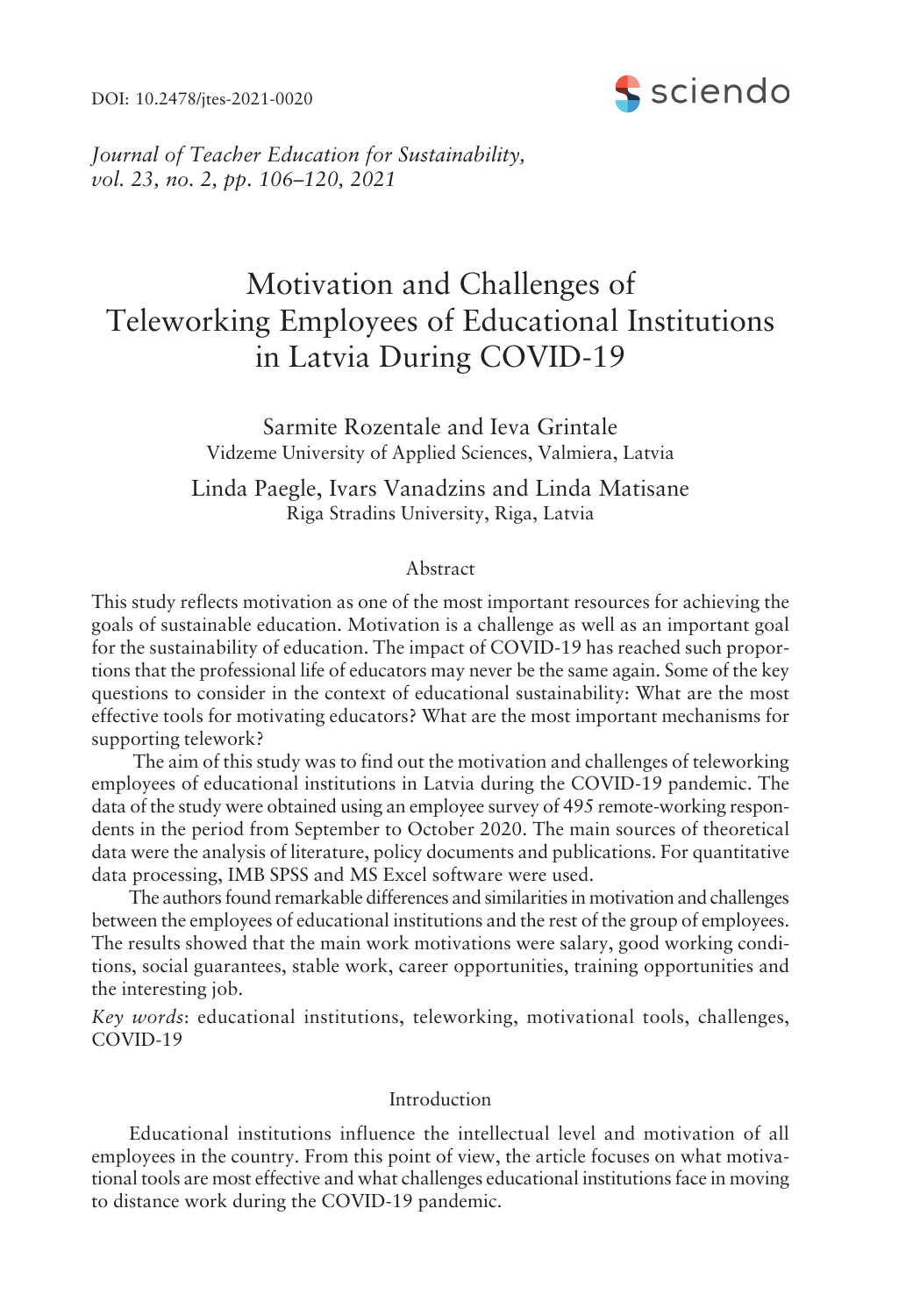Educators' job motivations are defined as the motives that cause employees to choose, remain committed to or leave the profession. Research on the motivation of teachers is important, as the shortage of teachers is a serious problem in many countries, posing a serious threat to sustainable development (Kelchtermans, 2009; Wang & Zhang, 2021).

Researchers have studied the motivation for choosing a pedagogical career from different perspectives – internal, external and altruistic. The most important external motives include salary, longer holidays, job guarantees, job security, social security, but the most important internal motives are self-esteem, interest in teaching and passion for the profession, while altruistic motives refer to serving the community (OECD, 2005; Wang & Zhang, 2021).

The knowledge society needs a new approach to education. The increasing use of technical means not only requires technological knowledge, but also poses challenges to pedagogical impact, especially in the e-learning environment (Kapenieks & Salite, 2012).

The aim of the study is to study and analyze which motivational tools are most effective in the educational institutions of Latvia during the COVID-19 pandemic, providing an opportunity to integrate the results of the study into the motivational systems of educational institutions in the transition to remote work. Based on the aim of the study, two research questions have been formulated:

- 1. What motivational tools help employees of educational institutions to successfully adapt to remote work?
- 2. What challenges have employees of educational institutions faced in switching to remote work during the COVID-19 pandemic?

The object of the research is employees in Latvia ( $N = 495$ ) who have worked remotely (focusing on employees of educational institutions and their comparison with other sectors). The subject of the research is their motivational tools and challenges in the transition to remote work.

In order to select the motivational tools and identify the challenges to be included in the questionnaires, the authors analyzed the latest policy planning documents and the previous research on motivation issues, with a particular focus on academic motivation and aspects of teleworking.

Employee motivation has always been the focus of researchers and employers. Although there are many factors that influence the employee motivation, the present article will focus on the challenges of teleworking at educational institutions during the COVID-19 pandemic.

E-learning is a powerful tool for the acquisition of knowledge and skills. Previous experience during the COVID-19 crisis has shown that e-learning is an indispensable set of competency education tools (Kapenieks, 2020).

COVID-19 crisis showed how prepared educational institutions were for the digital world and teleworking. Quality education helps adapt to changes and it must be valued more, especially during and after the crisis. However, COVID-19 has rapidly changed the processes of education and the necessary competences. This was time for new paradigms, new approaches and solutions.

There is a broad consensus among authors that motivation is crucial in academic and work activities and that motivation involves a set of psychological processes based on the perceived costs and benefits of different activities (Kanfer et al., 2017). Motivation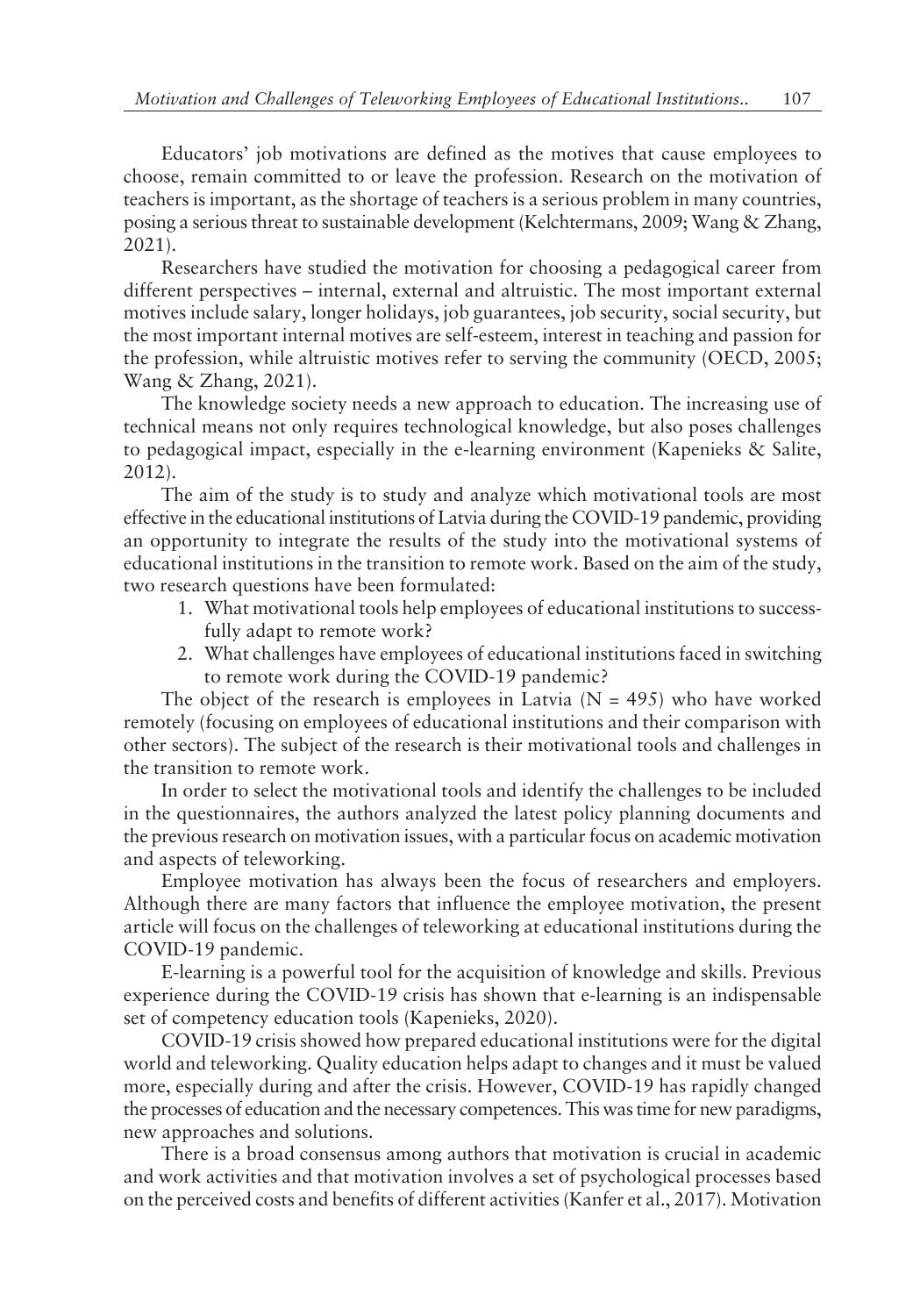to work can be defined as an individual's desire to engage in structured employment in exchange for a set of typical outcomes (e.g., remuneration, affiliation). For younger people, salary and career development are more often the motivating factors. As age and work experience increase, a positive relationship between age and the strength of social and security motives is often predicted (Kooij et al., 2011).

The extensive study on Sustainable Academic Motivation (Blaskova et al., 2019) is noteworthy. The article looks at motivation in higher education and how it relates to the concept of sustainability. It consists of a theoretical presentation defining the concepts of "sustainable motivation" and "academic motivation", as well as explaining the concept of "sustainable academic motivation". The sustainable academic motivation is defined as the predictable and manageable interaction between the basic ideas of sustainability and academic motivation. The authors of the article have conducted a survey of Polish and Slovak educators ( $N = 181$ ) to define motivational factors. Some of these factors, such as salary, career development, professional development opportunities, good relationship with colleagues, bonuses and premiums were included in this study, complemented by the factors influenced by the COVID-19 pandemic and the rapid transition to telework.

During the COVID-19 pandemic, organizations around the world have been forced to organize remote work, raising questions about its impact on the motivation of employees. The research has shown that the skills required for an employee to move to remote work require the development of new technical, physical and mental competencies, while the management should seek motivation tools to motivate employees to develop these skills (Baruch & Nicholson, 1997).

The transition to remote work includes various stress factors, including family responsibilities, health problems and general uncertainty about safety. Previous studies on remote work during COVID-19 highlight the role of employers in addressing worker welfare, maintaining open communication, and providing technical support. The feeling of isolation and labor/family conflicts are typical of remote work, but they will intensify during the pandemic as isolation is not limited to hours of work and overall stress factors exacerbate conflicts (Prasad et al., 2020; Carnevale & Hatak, 2020).

The protection factors that reduce the stress of employees and contribute to welfare include: regular management communication, positive organizational climate and enterprise policy, organizational support for training opportunities to facilitate the adaptation period to work from home (Costa & Tumagole, 2020; Prasad et al., 2020; Carnevale & Hatak, 2020).

This pandemic has brought along insecurity, the unknown, and higher levels of stress and anxiety. However, the experience has also showed that academic personnel can work together better by sharing the ways to adapt to and redesign educational systems and research in the new circumstances. In response to numerous challenges, academicians and researchers come together as a community, remotely, to find ways to survive the moment and to envision life and changes in a post-pandemic world (Heasly et al., 2021).

The issues related to the negative effects of stress, among other challenges caused by the COVID-19 pandemic, such as an increase in expenditure in household budgets, loss of work-life balance, the need to buy extra equipment to perform work duties, less time to spend on family and hobbies, the acute need to disconnect digital devices, etc. were included in the questionnaire.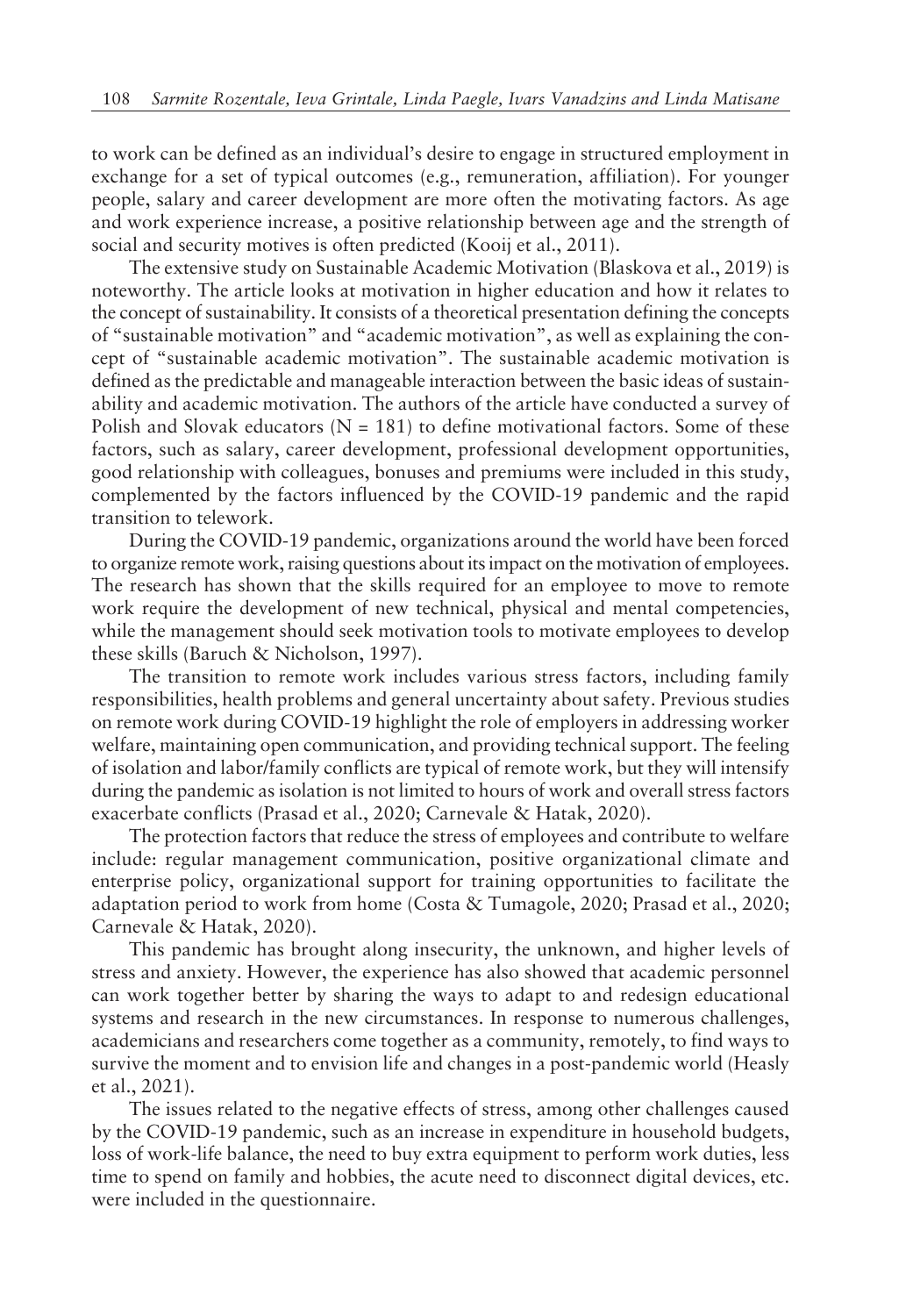This study is unique as it will contribute to the achievement of the sustainability goals of education when making the transition to telework and will provide practical advice to the leaders of educational institutions in choosing motivational tools and ideas on how to overcome the challenges of telework.

## **Methods and Materials**

Quantitative and qualitative research methods were used to gather information. Ethical approval for the study was granted before the recruitment of any participants.

First, based on the literature analysis and previous research, the motivation theories were analyzed to identify motivational factors and tools that could work most effectively in the short term, as was necessary during the COVID-19 pandemic when working conditions and organization changed rapidly by switching to telework. A monographic (descriptive) approach, which creates interpretations from the available information and data, was used to accomplish this task. As a result, 15 motivational tools were identified (see Table 2), as well as possible challenges for remote work were defined.

Secondly, based on the selected motivational tools, survey questions were developed with the aim to experimentally determine the motivational tools needed for those working at educational institutions when switching to remote work during the COVID-19 pandemic. Respondents were asked about the importance of such conditions and factors as salary, bonuses and premiums, additional benefits (for example, insurance policy, paid mobile phone, parking), social guarantees (paid taxes), interesting work, relationship with colleagues, etc. The e-survey was disseminated via a link on publicly available sites, social networks, as well as through direct e-mails from 28 September 2020 to 27 October 2020. Anyone with access to the Internet could complete the e-survey, but it had a filter question that allowed selecting employees who had access to the full version of the survey (for example, people who had not worked during the last year or were housewives at the time of completing the questionnaire were not asked all the questions). Using a method similar to that used in Eurofound research, the so-called snowball effect and social network advertising were used as the method of disseminating the survey, adapting the advertisement to maximize the recruitment of missing groups of respondents. A total of 1823 people completed the survey; however, given that the questionnaire was rather long, all questions were answered by 1006 respondents which allowed analyzing the data from various perspectives (for example, by age group, occupation, main activity of the company/institution, type of residence, etc.). The characteristics of the respondents were as follows: occupational group (defined according to the classification of occupations based on the international standardized classification of occupations ISCO-08 (2010 – ISCO-88 (COM))), industry of the company (according to NACE 2 classification), age group (under the age of 34, age 35 to 54, over the age of 55) and type of residence (Riga, other city, rural area). The survey data were collected and managed using the REDCap (Research Electronic Data Capture) electronic data collection and compilation tool. REDCap is a secure, web-based software platform designed to support data collection for research.

The task of the respondents:

a) The respondents were asked to evaluate the proposed motivational tools as follows: "completely unimportant", "rather unimportant", "rather important", "very important", "difficult to say".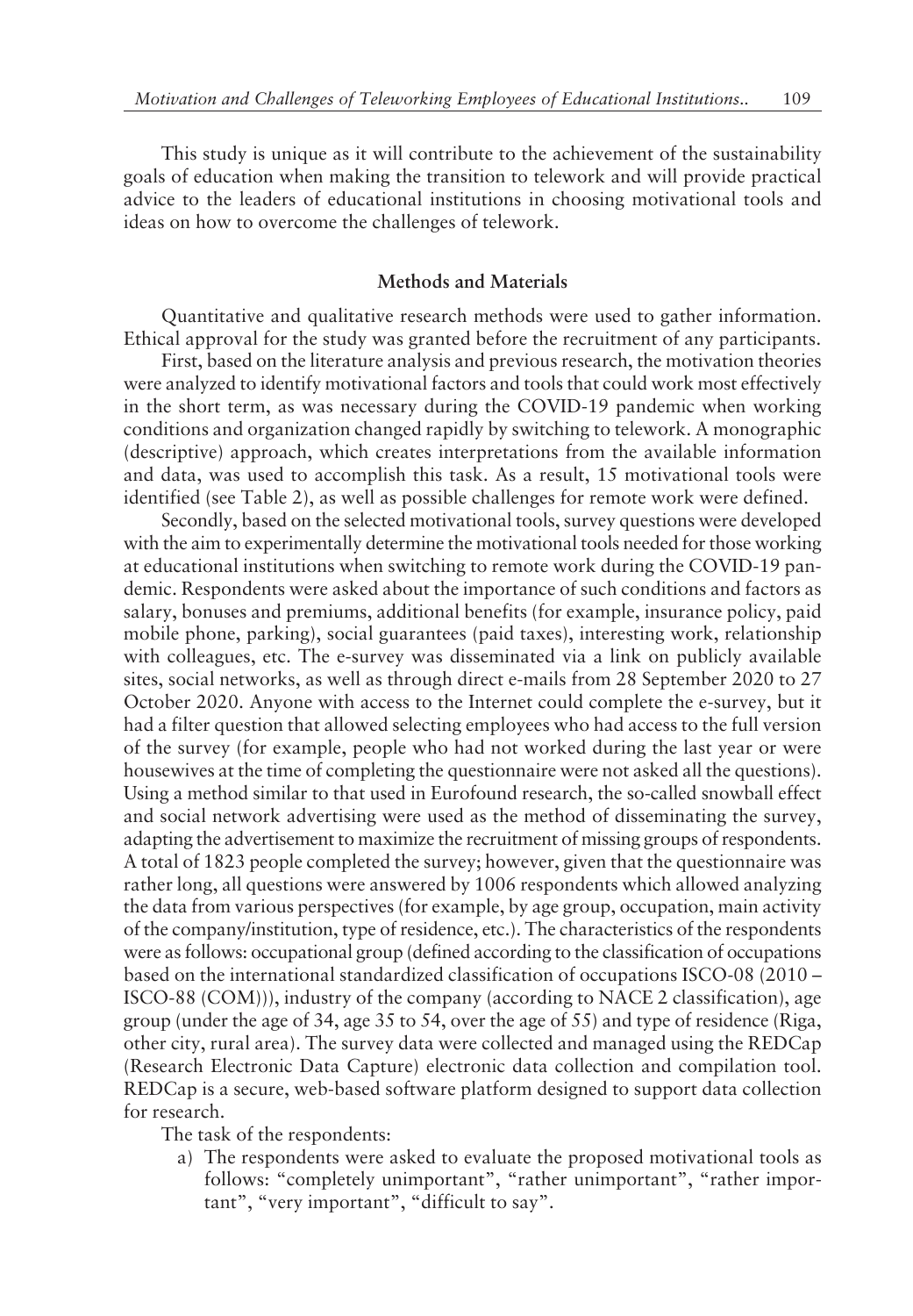- b) The respondents were asked what challenges they had to face when working remotely, offering answer options such as increased expenditure in the household budget, lack of self-discipline, work-life balance, etc.
- c) The respondents were asked about the perceived level of stress, work during free time and the provision of social support and necessary equipment by the employer.

Thirdly, the study used econometric research methods – mathematical statistics, factor analysis, data input quality control, data cleaning and weighing. The sample structure of the study was based on the latest data of the Latvian Central Statistical Bureau. The target group of the study was the remotely working population of Latvia (180,000 employees). A statistical approach was used to assess the size of the sample and the confidence level of the result. The recommended selected sample was, according to statistical calculation, 384 respondents, the confidence level 95 % and margin of error 5 %. Using the number of respondents (495) decreased the estimation of error to 4.4 %. The obtained survey data were analyzed with the data processing program IMB SPSS version 26 and visualized with MS Excel. First, the respondents who worked remotely during the COVID-19 pandemic were selected; there were 495 such respondents, of which 141 were employed by educational institutions in occupational groups such as teacher, lecturer, assistant, principal, head of unit (75 % teachers) and 354 respondents were employed in other sectors. This sample was further analyzed by comparing educators and those working in other sectors by age group. The characteristics of the sample are shown in Table 1.

## **Table 1**

|           |                                     |     | Employees of     | Employees of  |               |
|-----------|-------------------------------------|-----|------------------|---------------|---------------|
| Variable  | Level                               |     | education sector | other sectors |               |
|           |                                     | N   | $\%$             | N             | $\frac{0}{0}$ |
| Gender    | Female                              | 123 | 87.23            | 292           | 82.49         |
|           | Male                                | 18  | 12.77            | 61            | 17.23         |
| Age       | Up to $34$                          | 20  | 14.18            | 91            | 25.71         |
|           | $35 - 54$                           | 95  | 67.38            | 203           | 57.34         |
|           | $55+$                               | 26  | 18.44            | 60            | 16.95         |
| Type of   | Riga (the capital)                  | 50  | 35.46            | 154           | 43.50         |
| residence | Other city                          | 59  | 41.84            | 116           | 32.77         |
|           | Rural area                          | 32  | 22.70            | 84            | 23.73         |
| Position  | Principal                           | 5   | 3.55             | 25            | 7.06          |
|           | Head of unit                        | 25  | 17.73            | 84            | 23.73         |
|           | Teacher, lecturer, researcher       | 88  | 62.41            | 114           | 32.20         |
|           | Laboratory assistant, assistant     | 18  | 12.77            | 101           | 28.53         |
|           | Other                               | 5   | 3.55             | 29            | 8.19          |
| Remote    | Worked before the pandemic          | 20  | 14.18            | 20            | 5.65          |
| work      | Started working during the pandemic | 121 | 85.82            | 121           | 34.18         |
| Total     |                                     | 141 |                  | 354           |               |

## *Descriptive Analysis of the Respondents*

Data source: Employee survey from 28 September 2020 to 27 October 2020, n-495.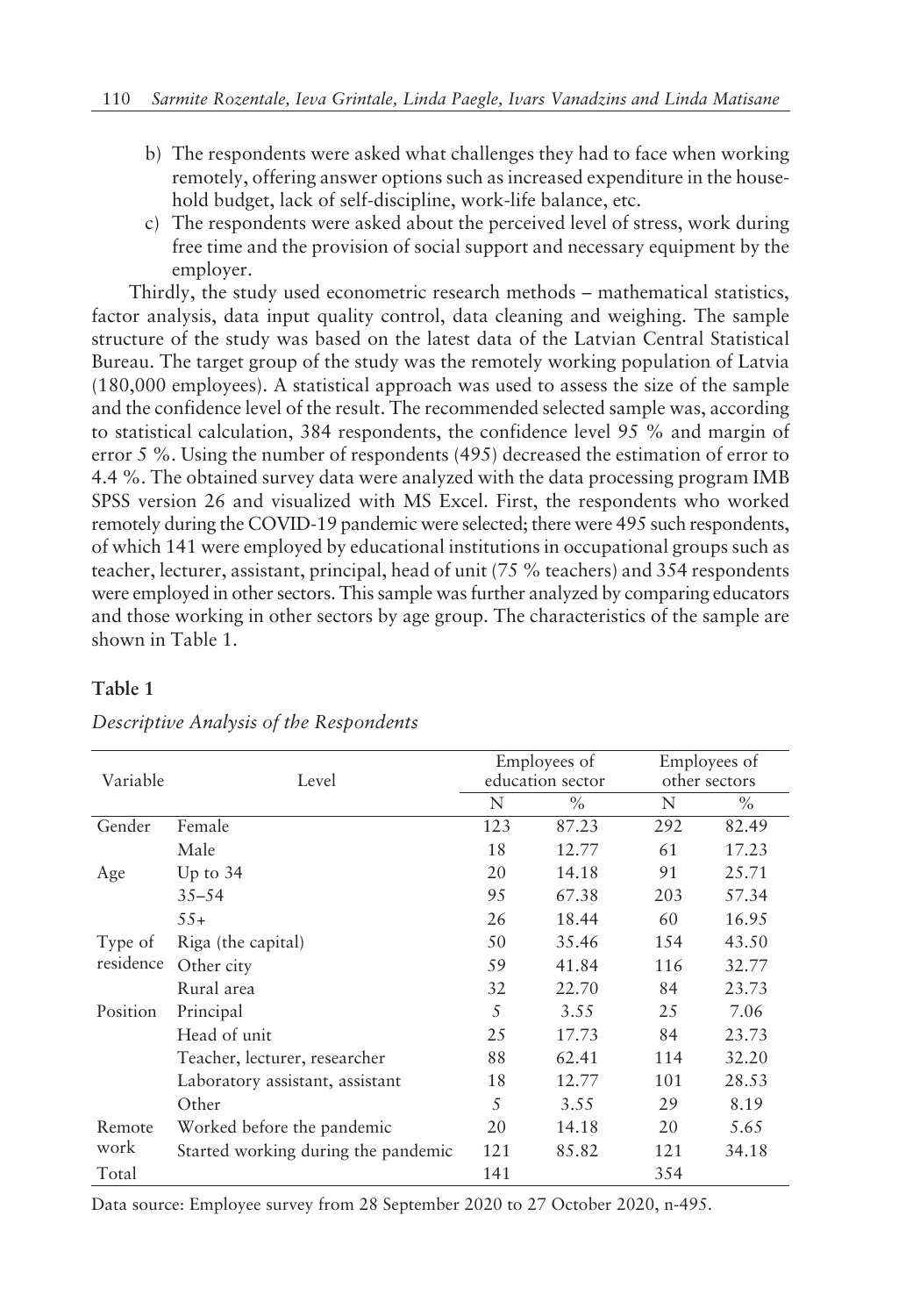For the evaluation of the effectiveness of the motivational tools, the evaluation "very important" was taken into account which was given two points, and the answer "rather important" – one point, thus the first evaluation gained two times more weight than the second one. As the number of employees in the education sector was different from the number employed in other sectors, the number of responses received for each evaluation was expressed as a percentage of the total number of respondents in each subset. The percentage obtained was multiplied by the number of points given for each assessment, then summed and expressed in decimal numbers.

$$
MT_{\text{efficacy}} = 2V_1 + V_2,
$$

where

 $MT_{efficacy}$  – effectiveness of the motivational tool;

 $V_1$  – proportion of respondents whose evaluation was "very important";

 $V_{2}$  – proportion of respondents whose evaluation was "rather important".

Thus, the effectiveness evaluation can range from 0 to 2, where 2 is the maximum and 0 is the minimum evaluation.

The calculation and results are shown in Table 2. The impact assessment of the motivational tools was performed in the following stages: identification and grouping of the motivational tools, distribution of impact, determination of the effectiveness of the internal and external motivational tools. The challenges of teleworking were summarized, and a percentage assessment was made in each subgroup comparing the results (see Figures 2 and 3). The study ensured anonymity of participants involved in the survey.

#### **Results**

Examining the effectiveness of the motivational tools, it was found that for both groups (employees of the education sector; those of other sectors) the most important motivational tool was social guarantees (paid taxes) (1.90; 1.85) and stable, secure work (1.85; 1.79). Analyzing the effectiveness of this motivational tool by age groups of the employees of the education sector, it was found that stable and secure work reached the maximum rating (2) for respondents over 55 years, while social guarantees were rated the highest (1.95) by the respondents under 34 years of age (see Figure 1).

The third most effective motivational tool for the employees of the education sector was interesting work (1.84), while other sectors ranked it in the fourth place (1.72), evaluating by 0.11 lower than the employees of the education sector.

Salary which took the fourth place was an important motivational tool for both groups of the respondents (1.82; 1.79).

The fifth most important motivational tool was good and safe working conditions, an orderly work environment (1.66; 1.55), which was one of the biggest challenges for the employees of the education sector when switching to remote work.

The sixth most important motivational tool for the employees of the education sector was the relationship with colleagues (1.65), while those employed in other sectors rated it by 0.11 lower (1.54); in addition, the employees of the education sector over the age of 55 rated it higher than the other two age groups (1.71).

The seventh most important motivational tool for the employees of the education sector was the organization of working time (1.60), and this assessment was similar to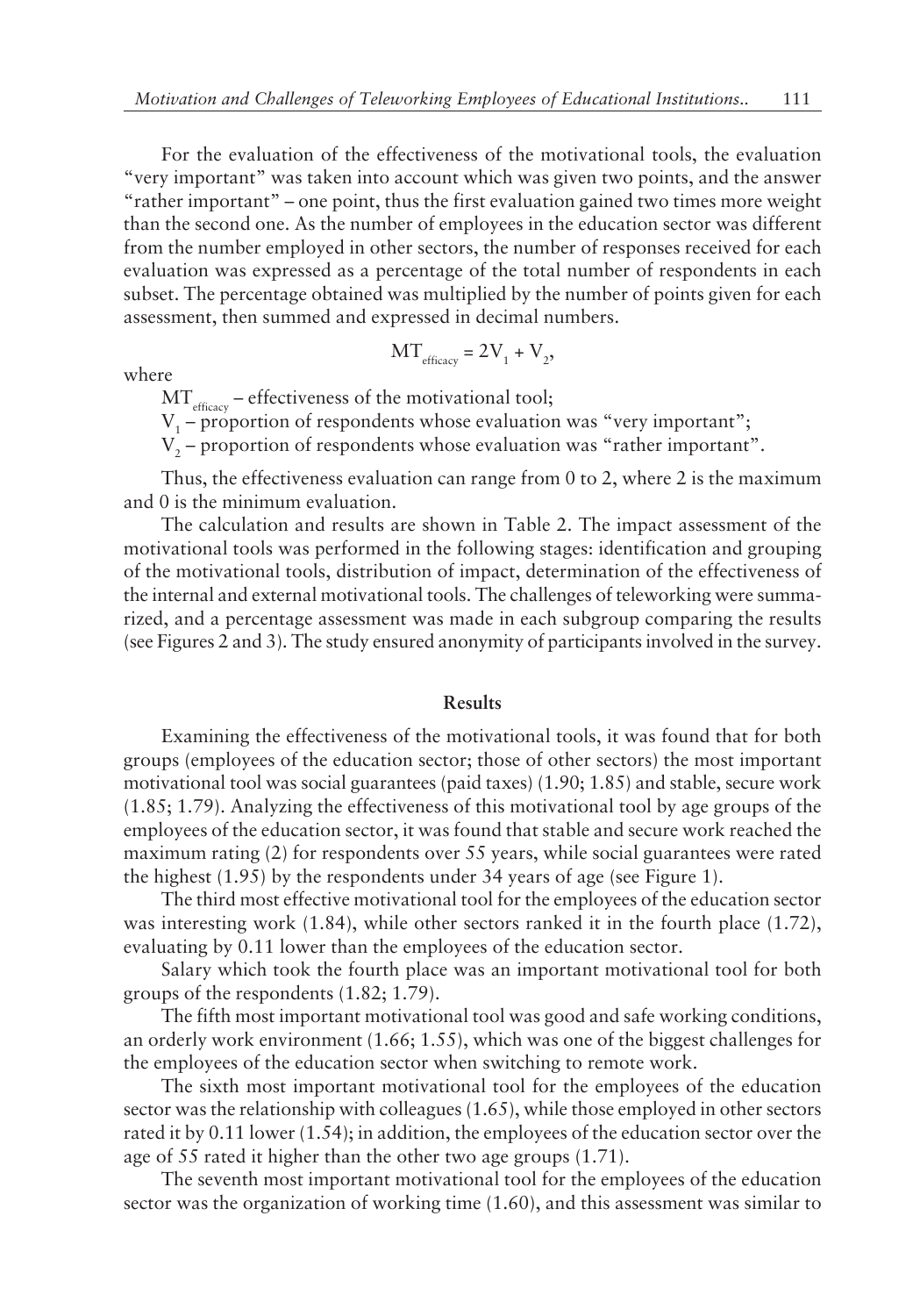those working in other sectors (1.57). It was relatively much higher rated by the employees of the education sector in the age group under 34 (1.85), and it was the second most effective motivator after social guarantees in this age group.

In both groups, various free health promotion measures at work (1.08; 0.97), such as fresh fruit, sports and influenza vaccination, were identified as the least effective motivational tool, but their effectiveness increases with the age of the respondents.

A more detailed assessment of the effectiveness of the motivational tools can be seen in Table 2 where the motivational tools are ranked according to their degree of importance.

## **Table 2**

*Motivational Tool Effectiveness on a Scale of 1 to 2 (Employees of the Educational Institutions and Employees of Other Sectors)*

|              | Sector                                                                                                                                         | <b>Education</b> sector |                        | Other sectors      |         |         | Difference         |                       |
|--------------|------------------------------------------------------------------------------------------------------------------------------------------------|-------------------------|------------------------|--------------------|---------|---------|--------------------|-----------------------|
|              | Motivational tool                                                                                                                              | $2^*$ , %               | $1^{\ast \ast}, \, \%$ | Effecti-<br>veness | $2, \%$ | $1, \%$ | Effecti-<br>veness | in effecti-<br>veness |
| $\mathbf{1}$ | Social guarantees (paid<br>taxes)                                                                                                              | 90.78                   | 8.51                   | 1.90               | 88.42   | 8.47    | 1.85               | 0.05                  |
| 2            | Stable, secure work                                                                                                                            | 85.82                   | 13.48                  | 1.85               | 82.20   | 14.97   | 1.79               | 0.06                  |
| 3            | Interesting work                                                                                                                               | 84.40                   | 14.89                  | 1.84               | 74.58   | 23.16   | 1.72               | 0.11                  |
| 4            | Salary                                                                                                                                         | 82.27                   | 17.73                  | 1.82               | 81.92   | 15.54   | 1.79               | 0.03                  |
| 5            | Good and safe working<br>conditions, orderly working<br>environment (e.g., adequate 68.79<br>workplace area, technical<br>support)             |                         | 28.37                  | 1.66               | 59.04   | 37.01   | 1.55               | 0.11                  |
| 6            | Relationship with col-<br>leagues                                                                                                              | 69.50                   | 2.5.53                 | 1.65               | 58.47   | 36.72   | 1.54               | 0.11                  |
| 7            | Organization of work time                                                                                                                      | 67.38                   | 25.53                  | 1.60               | 65.82   | 24.86   | 1.57               | 0.04                  |
| 8            | Additional benefits (e.g.,<br>insurance policy, paid<br>mobile phone, parking)                                                                 | 63.12                   | 32.62                  | 1.59               | 56.21   | 38.14   | 1.51               | 0.08                  |
| 9            | Career development<br>opportunities                                                                                                            | 52.48                   | 40.43                  | 1.45               | 42.94   | 46.89   | 1.33               | 0.13                  |
| 10           | Bonuses, premiums                                                                                                                              | 48.23                   | 43.26                  | 1.40               | 44.35   | 42.37   | 1.31               | 0.09                  |
| 11           | Training opportunities<br>(courses, seminars and other 46.10)<br>professional development)                                                     |                         | 43.97                  | 1.36               | 40.40   | 49.72   | 1.31               | 0.06                  |
| 12           | Possibility to freely plan<br>your working hours (e.g.,<br>start work at 7.00 and<br>finish at 16.00 or start at<br>10.00 and finish at 19.00) | 49.65                   | 36.17                  | 1.35               | 54.52   | 35.03   | 1.44               | $-0.09$               |
| 13           | Interesting, attractive work<br>environment                                                                                                    | 43.97                   | 44.68                  | 1.33               | 36.16   | 48.02   | 1.20               | 0.12                  |

*See next page for continuation of table*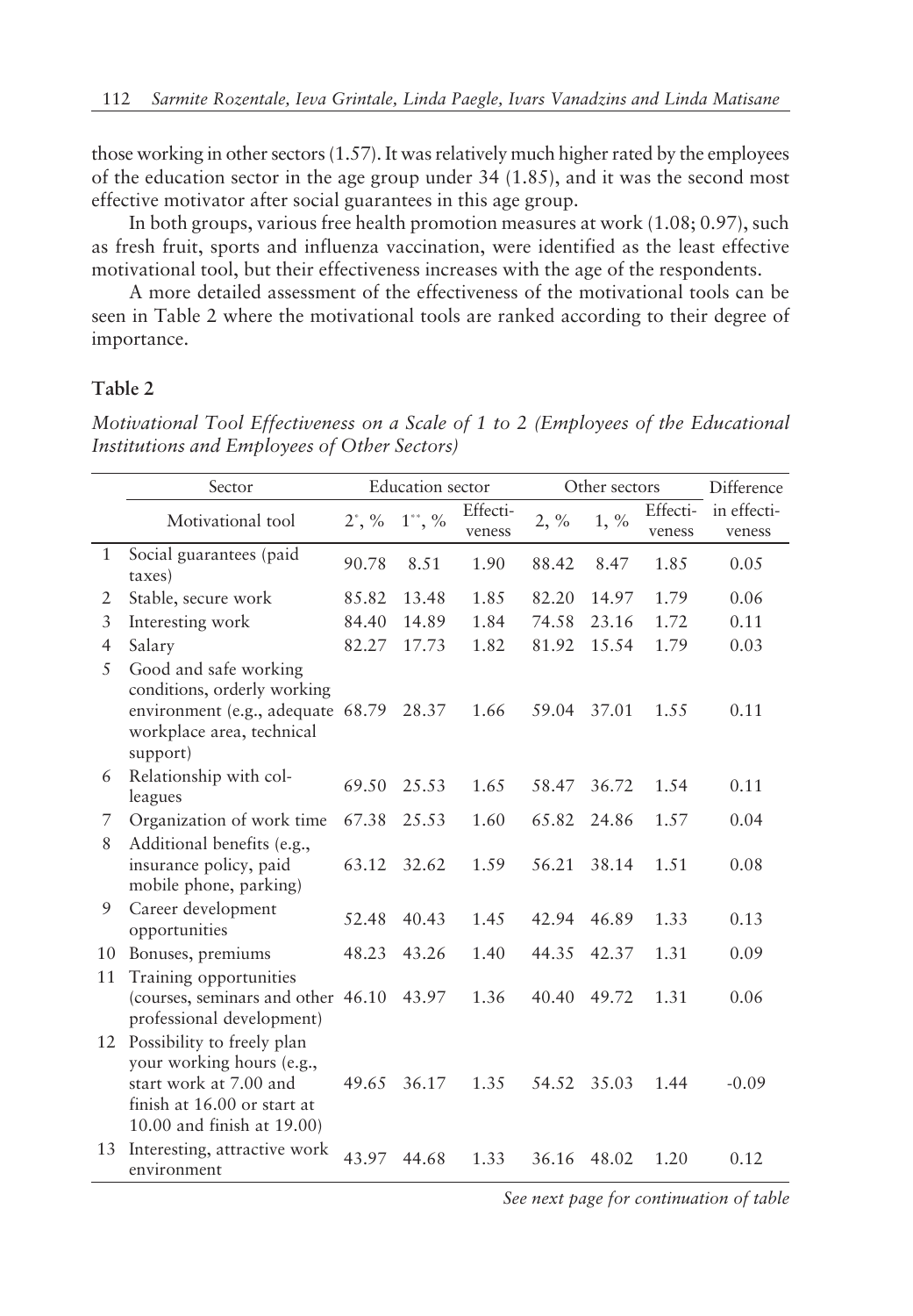|                                                                                                                            |                                   |  |  | Continuation of Table 2 |
|----------------------------------------------------------------------------------------------------------------------------|-----------------------------------|--|--|-------------------------|
| 14 Possibility to work from<br>home (e.g., telework/remote 35.46 39.72 1.11 40.11 41.24 1.21<br>work)                      |                                   |  |  | $-0.11$                 |
| 15 Various free health promo-<br>tion measures in the work-<br>place (e.g., fresh fruit, sports,<br>flu vaccination, etc.) | 33.33 41.13 1.08 25.99 44.92 0.97 |  |  | 0.11                    |

\*Answer "Very important", coefficient 2; \*\*Answer "Rather important", coefficient 1. Data source: Employee survey from 28 September 2020 to 27 October 2020, n-495.

#### **Figure 1**

*Effectiveness of the Motivational Tools by Age Groups (on a Scale of 1 to 2)*



Data source: Employee survey from 28 September 2020 to 27 October 2020, n-495.

Analyzing the respondents' answers, it turned out that the main challenges in moving to telework during the COVID-19 pandemic were the lack of communication and socialization in both groups of the respondents. It was experienced by 58.16 % of the employees of the education sector and by 52.26 % of the employees of other sectors (see Figure 2).

The second biggest challenge in both groups of the respondents was the unregulated work regime, when the work-life balance disappeared. This was disturbing for 48.23 % of the employees of the education sector and for 37.01 % of those working in other sectors (see Figure 2).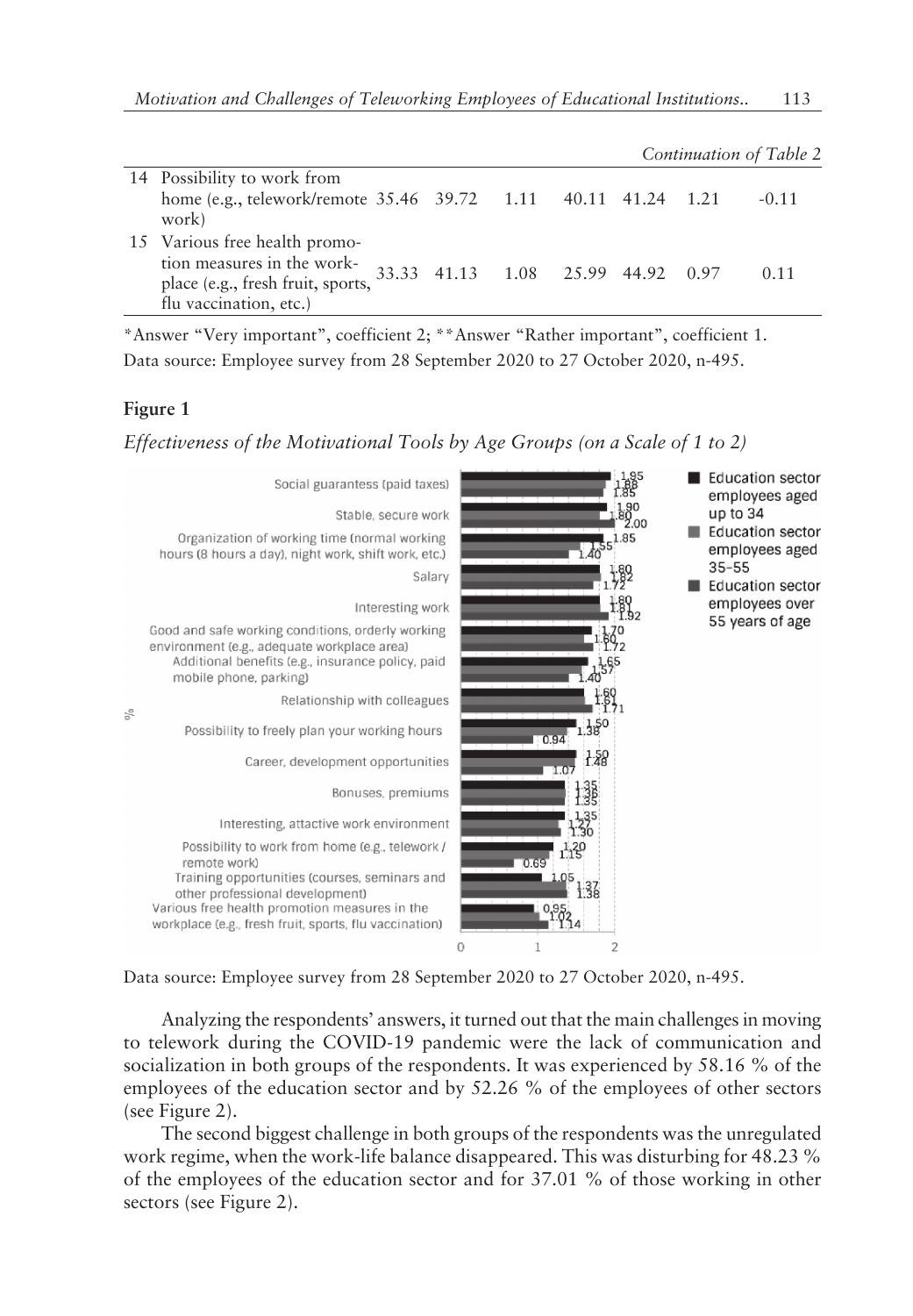The employees of the education sector more often than those working in other sectors noted an increase in expenditure in the household budget, such as food, communication services, outsourcing, expenditure on electricity, etc. (35.46 %; 24.29 %), while 27.12 % of those working in other sectors were challenged by self-discipline, while there were only 19.86 % indicating such answer among the teachers (see Figure 2).

The employees of the education sector were able to devote less time than others to family and children (19.86 %; 9.60 %), hobbies and entertainment (e.g., sports, walking, TV, cinema, board games, etc.) during teleworking (23.40 %; 9.60 %) and more often had to purchase equipment to perform their job responsibilities (20.57 %; 16.23 %) (see Figure 2).

#### **Figure 2**

*Challenges of Switching to Telework During the COVID-19 Pandemic*



Data source: Employee survey from 28 September 2020 to 27 October 2020, n-495.

The analysis of the survey data revealed that when working remotely employees had felt stress and anxiety, and at educational institutions it was in 28.37 % of cases, and in other sectors only in 16.38 % of cases. The employees of the education sector needed training/a seminar on how to reduce stress (43.97 %), but it was not provided. The employees of the education sector also had additional expenses for the Internet and electricity which were not reimbursed (59.57 %).

The employer of an educational institution often did not find out the conditions in which the employee worked remotely (39.01 %), as well as did not provide a computer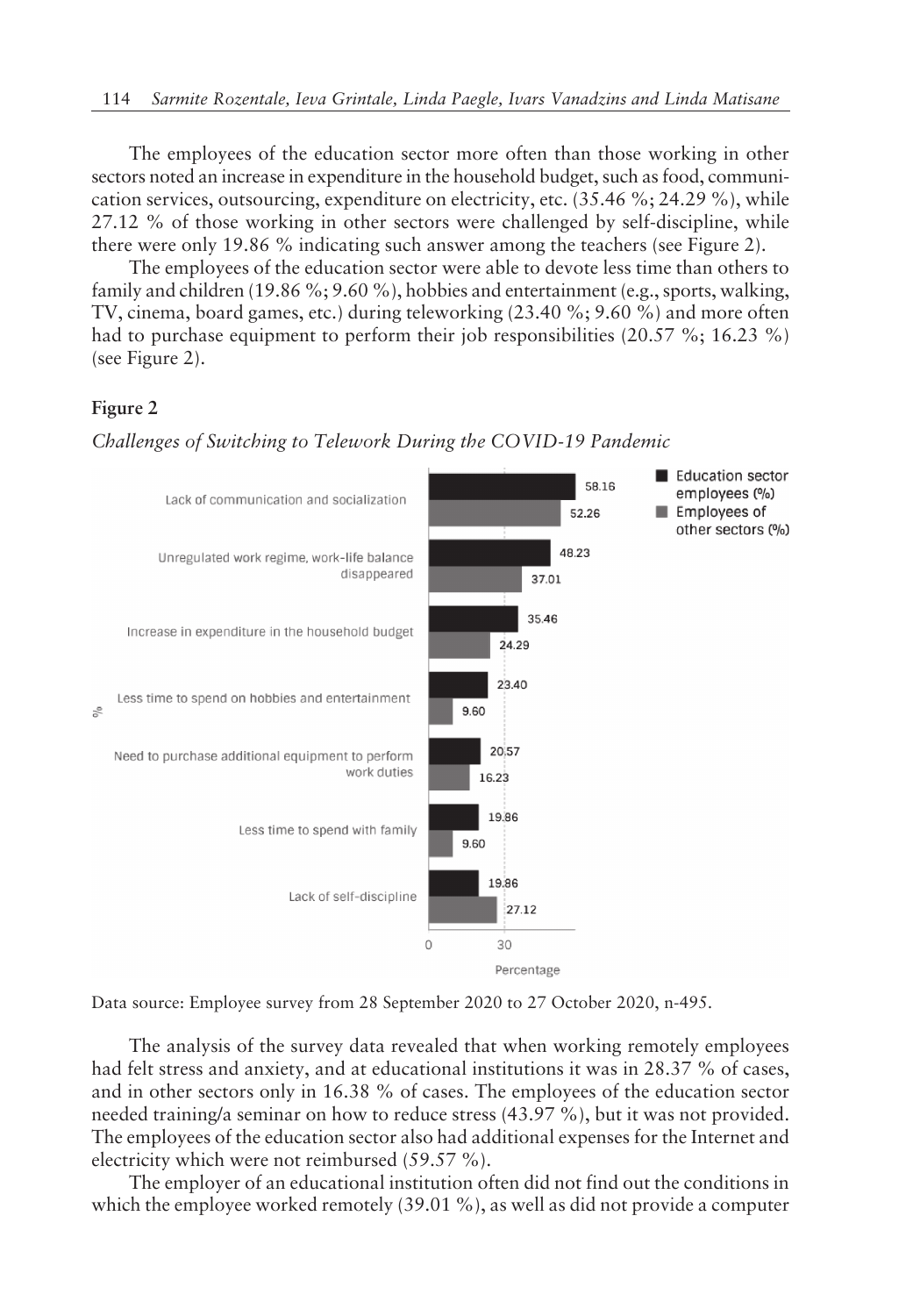and other necessary IT equipment (18.44 %), a computer desk and a computer chair (26.24 %) when needed.

Communication and socialization are the most important tools for ensuring professionalism and quality in the academic sphere. Teleworking created obstacles in this area, and the employees of the education sector noted that their staff needed remote employee engagement events (common breakfast, lunch, professional games, etc.), but such events were not organized (31.21 %).

## **Figure 3**



*Perceived Occupational Hazards by Employees When Working Remotely*

Data source: Employee survey from 28 September 2020 to 27 October 2020, n-495.

# **Discussion**

Studies show that telework creates a change in the expectations and needs of educators, and motivation appears to be an important research theme.

The data of our study showed that for both groups (employees of the education sector and those of other sectors) the most important motivational tool was social guarantees (paid taxes). This factor was not directly present in the previous studies considered. It can be concluded that the factor has become relevant with the threat to employment due to the COVID-19 pandemic. More than ever, this has proved important when there is a great deal of uncertainty regarding downtime in the labor market and taxes paid provide an opportunity to receive downtime benefits as well as other social guarantees.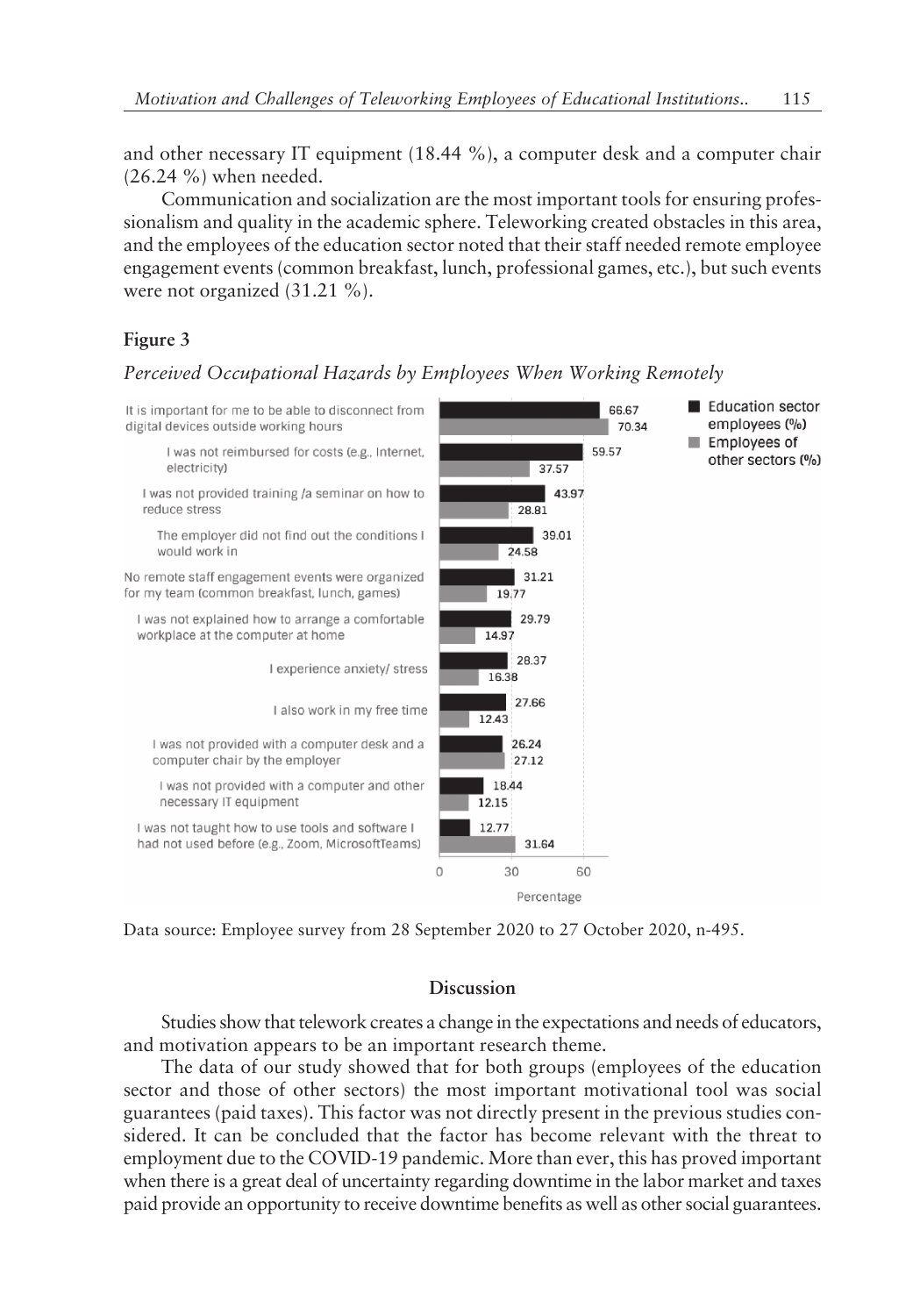It was found that the importance of stable and secure work was increasing for respondents over 55 years. This result supports the research by other authors on a positive relationship between age and the strength of social and security motives (Kooij et al., 2011).

The third most effective motivational tool for the employees of the education sector was interesting work, while employees of other sectors ranked it in the fourth place, evaluating by 0.11 lower than the employees of the education sector, and it was the second largest difference in the evaluation by the two groups. In the breakdown by age groups of the employees of the education sector, the importance of interesting work increased with the age of the respondents.

To compare the results obtained in the empirical part of the study with other studies, we can consider the study "Sustainable Academic Motivation" (Blaskova et al., 2019), which shows that academic motivation is generally characterized by enthusiasm, positivism, which is closely related to interest in one's work.

This aspect needs to be respected and promoted when developing sustainable academic motivation. Teachers invest a great deal of enthusiasm and empathy in their work, but this often turns into apathy and general exhaustion after years of struggling with administrative constraints and students' lack of motivation (Blaskova et al., 2019a).

Analyzing the survey data by age groups, it was revealed that in the  $\epsilon$  = 34 age group the first two most effective motivational instruments were social guarantees and paid taxes, stable and safe work. The representatives of this age group valued stable and secure employment, as many of them entered the labor market during the 2008 crisis and were the first to be dismissed and the last to be recruited because of their little experience. Now that we are experiencing the job insecurity caused by the COVID-19 pandemic, the desire for stable, secure employment and social guarantees is understandable.

The third highest motivator in this age group was the organization of working time, which included the desire to plan one's own working time and work remotely.

While salary is an important motivator for all age groups, its effectiveness decreased slightly after the age of 55.

In the middle age group  $(35–54)$ , the first three most effective motivational tools were social guarantees and paid taxes, salary and interesting work. The importance of the salary is related to the fact that the representatives of this age group are the most active in making savings.

In the age group  $>= 55$ , the first three most important motivators were stable, secure work, interesting work and social guarantees (paid taxes). In this age group, as the retirement age approaches, stable, secure work is again important. As the age of the respondents increases, the importance of interesting work increases, which is generally characteristic of the employees of the education sector. Social guarantees and paid taxes were important in all age groups.

Similar findings are provided in the study "Strategic Instrument for Sustainability of Human Resource Management in Small and Medium-Sized Enterprises Using Management Dataî (Lorinkova et al., 2018). It provides information on ways to motivate employees who differ in terms of occupational classification and age. The researchers conclude that there are significant differences with regard to occupational classification and age in the areas of motivation analyzed.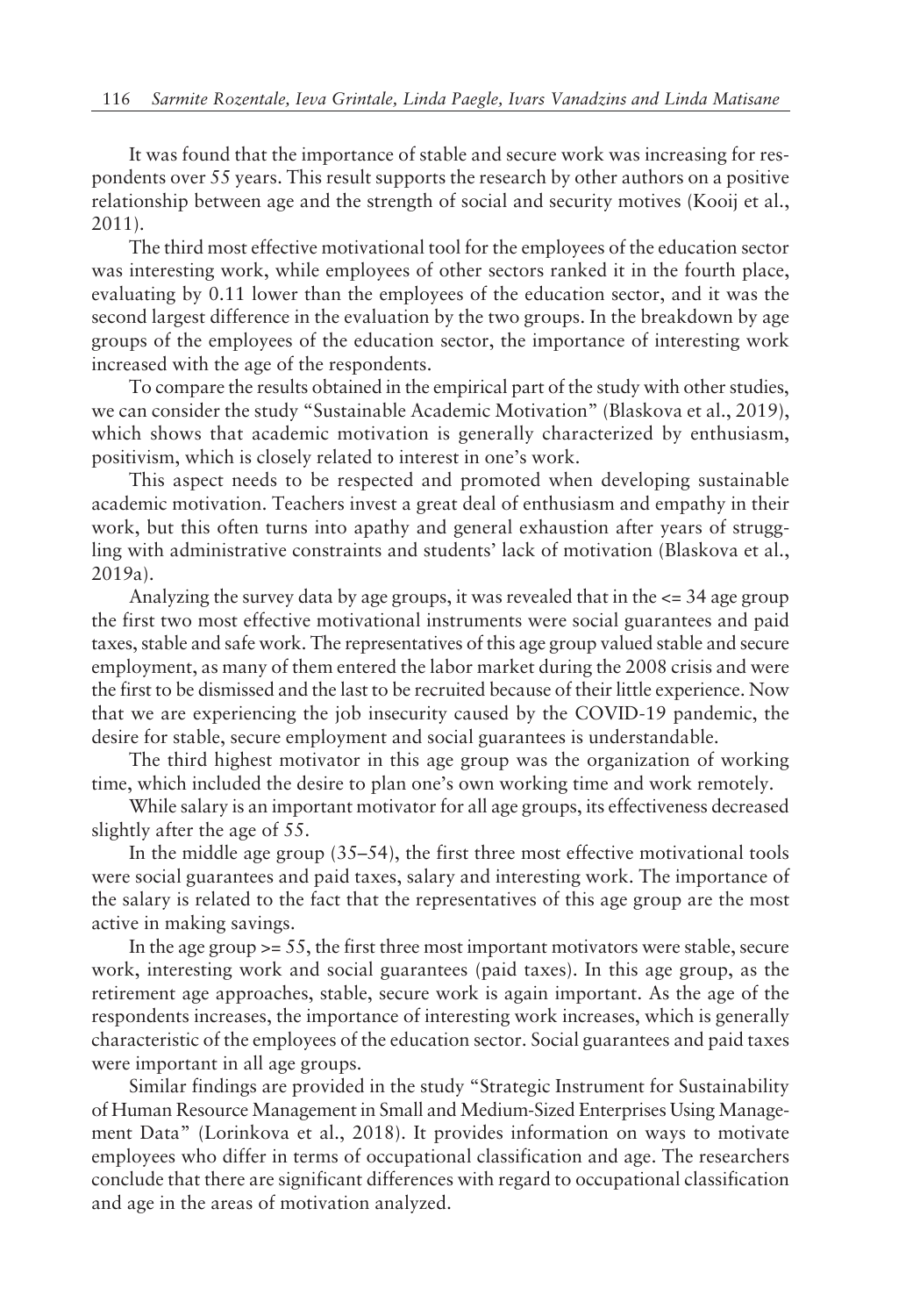Managers need to motivate employees in different ways, which makes it more difficult to manage human resources related to the achievement of organizational goals. Thus, the issue of individual motivation programs designed for individual employees and tailored to the needs of employees needs to be discussed.

Analyzing the respondents' answers, it turned out that the main challenges of the employees of the education sector in moving to telework were the lack of communication and socialization. Academic work in general is related to the desire to share experience and maintain contacts with colleagues, which allows working more professionally and qualitatively.

The authors of the article "Motivation and Development of University Teachers' Motivational Competence" come to similar results as in this study regarding the role of creative discussion and communication in academic work (e.g., creative discussions with colleagues, acceptance and use of motivational influence by leaders, colleagues and students, etc.) (Blaskova et al., 2015).

The results of this study showed that the transition to teleworking caused stress and the need to disconnect from digital devices outside working hours, unregulated work-life balance, reduced family and children time, and time spent on hobbies, which could cause a burnout syndrome in the long run.

The study "Workaholism and Technostress during the COVID-19 Emergency: The Crucial Role of the Leaders on Remote Working" indicates an increasing level of stress in the transition to remote work. "Although remote working can involve positive outcomes both for employees and organizations, in the case of the sudden and forced remote working situation that came into place during the COVID-19 crisis there have also been reports of negative aspects, one of which is technostress. In this context of crisis, leadership is crucial in sustainably managing and supporting employees, especially employees with workaholic tendencies who are more prone to developing negative work and health outcomes" (Spagnoli et al., 2020).

In all the positions of challenges, the employees of the education sector were in a worse position than those working in other sectors, with the exception of training in the use of tools and software that had not been used before (e.g., Zoom, Microsoft Teams, etc.).

It cannot be unequivocally stated that the employers of educational institutions are more insensitive or less responsive to the needs of employees; however, the results show the importance of these factors in the transition to remote work by the employees of the educational institutions. If employers do not heed these signals, there is a high chance of employee burnout.

All the above-mentioned research results emphasize the importance of motivation of the employees of the educational institutions, which is the main condition for highquality professional work, and provide suggestions on how to increase the effectiveness of the educational process.

Sustainable development, including sustainable educational development, is the focus of a large number of studies containing important ideas on the sustainability methods and concepts that require a systemic and multi-level approach.

The development of educational research is not possible without a more holistic framework for the sustainability phenomenon (Salīte et al., 2020).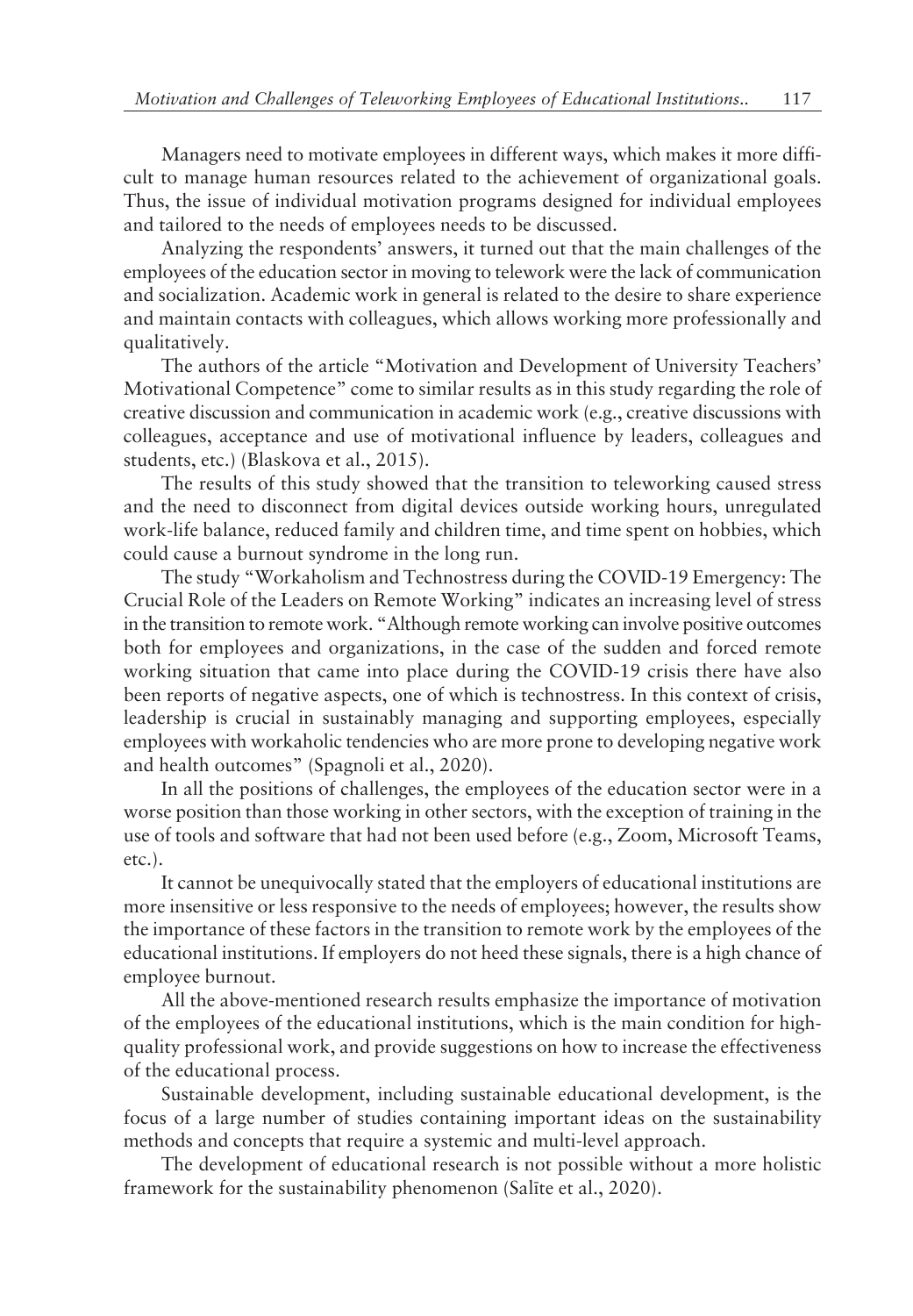#### **Conclusion**

The motivation of the employees of educational institutions plays an important role in the further progress and sustainability of higher education. The rapid shift of staff from face-to-face to distance learning and work in the wake of the COVID-19 pandemic required new skills and knowledge, as well as left an impact on work culture and employee motivation. While the overall academic motivation needs to be systematic and sustainable, the non-traditional conditions call for a focus on short-term solutions and an adaptation strategy when looking for simple tools and instruments to motivate employees, promote self-motivation and address challenges.

The COVID-19 pandemic has changed the education system, and digitalization must continue also after the crisis, but the research shows that some employees of educational institutions were not ready to switch to teleworking. Teleworking requires improving digital skills, digital materials, better stress management, the ability to maintain worklife balance, finding and arranging a suitable workplace at home. During the transition period, it is important for the employer to be involved in overcoming these challenges by providing a suitable working environment for employees working remotely, such as providing a computer, a computer desk, a computer chair, training in tools and software which were not previously used, reimbursing the Internet and electricity costs, providing advisory assistance, eliminating unnecessary administration and bureaucracy.

In academic work, one of the dominating motivating factors is creative discussions with colleagues, the leader, and students. One of the biggest challenges for teleworking at educational institutions has been limited socialization and exchange of ideas. As a solution, remote employee engagement events could be organized, as well as specially developed idea exchange platforms at educational institutions. Informal solutions also seem useful when employees meet in various courses and seminars, which is an integral part of academic life. Given that academic motivation in general is characterized by enthusiasm, positivism, which is closely related to interest in one's work, the principle that enthusiasm successfully moves from a motivated person to an unmotivated one also works here.

Highly self-motivated and enthusiastic academic staff need to be inspired to rejuvenate and cope with stress, plan work and leisure, and devote time to learning new skills in both the digital and academic field. It is especially important to maintain a high level of self-motivation of academic staff also because it is closely related to the motivation of students.

In order to successfully implement the process of creating sustainable academic motivation, it is necessary to analyze the current motivation systems of educational institutions in order to obtain proposals for appropriate motivational measures (material, financial, time related) from all categories of employees, developing motivational strategies of educational institutions, and ensure that they provide continuous feedback on the effectiveness of motivational tools.

These views were expressed on the basis of the authors' own experience and the results of the survey presented in the Methods and Materials section, and were supported by the views of other theorists and higher education policy makers. Future research should definitely include a larger number of motivational tools, taking into account the external, internal and altruistic factors, and compare the results obtained between different educational institutions, such as universities, and at the national level, providing additional scientific input to researching this problem.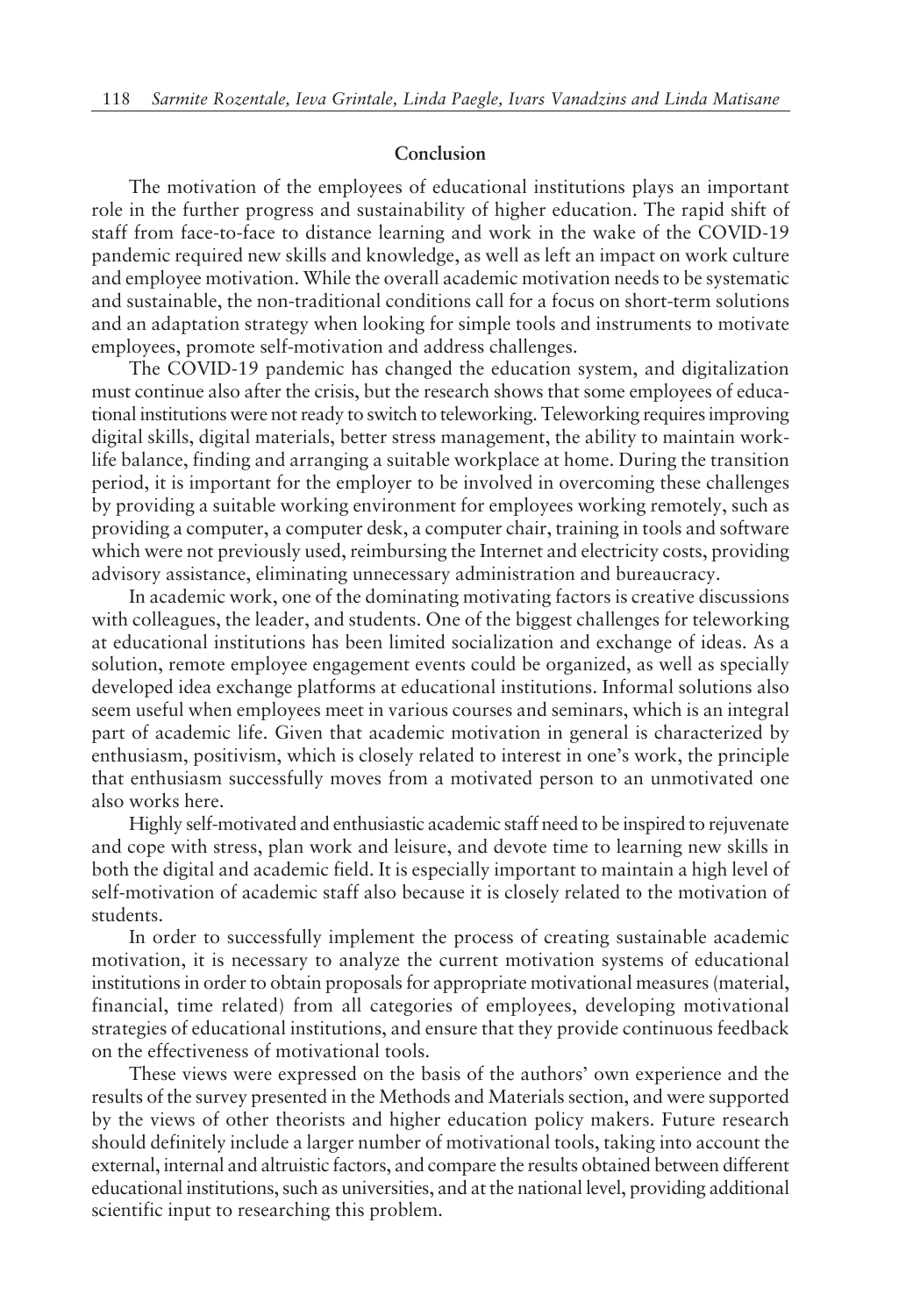#### **Acknowledgements**

The data of this study were obtained from the project of the national research program of Latvia "Life with COVID-19: Evaluation of Overcoming the Coronavirus Crisis in Latvia and Recommendations for Societal Resilience in the Future" (No. VPP-COVID-2020/1-0013). The study was financially supported by the Institute of Social, Economic and Humanities Research of Vidzeme University of Applied Sciences.

#### References

- Baruch, Y., & Nicholson, N. (1997). Home, sweet work: Requirements for effective home working. *Journal of General Management*, 23(2), 15–30. https://journals. sagepub.com/doi/abs/10.1177/030630709702300202?journalCode=gema
- Blaskova, M., Blasko, R., Figurska, I., & Sokol, A. (2015). Motivation and development of the university teachers' motivational competence. *Procedia – Social and Behavioral Sciences*, 182, 116–126. https://doi.org/10.1016/j.sbspro.2015.04.746
- Blaskova, M., Majchrzak-Lepczyk, J., Hriníkova, D., & Blasko, R. (2019). Sustainable academic motivation. *Sustainability*, *11*(21), 5934. https://doi.org/10.3390/ su11215934
- Blaskova, M., Stachova, K., & Blasko, R. (2019a). *Motivation: Motivational spirals* and decision making (2<sup>nd</sup> ed.). LAP LAMBERT Academic Publishing.
- Carnevale, J., & Hatak, I. (2020). Employee adjustment and well-being in the era of COVID-19: Implications for human resource management. *Journal of Business Research*, 116(C), 183-187. http://www.sciencedirect.com/science/article/pii/ S0148296320303301
- Costa, K., & Tumagole, B. (2020, May 22). A pragmatic inquiry into employee's lived experiences in relation to COVID-19 lockdown in South Africa. https://doi.org/ 10.31730/osf.io/m8jg4
- Heasly, B., Iliško, D., Salīte, I., & Lindner, J. (2021). Looking beyond, looking together, looking collaborately, facing the future. *Discourse and Communication for Sustainable Education*, 12(1), 1-4. https://doi.org/10.2478/dcse-2021-0001
- Kanfer, R., Frese, M., & Johnson, R. E. (2017). Motivation related to work: A century of progress. *Journal of Applied Psychology*, 102(3), 338–355. https://doi.org/ 10.1037/apl0000133
- Kapenieks, J. (2020). Spaced E-learning for sustainable education. *Journal of Teacher Education for Sustainability*, 22(2), 49–65. https://doi.org/10.2478/jtes-2020-0016
- Kapenieks, J., & Salīte, I. (2012). Action research for creating knowledge in an E-learning environment. *Journal of Teacher Education for Sustainability*, 14(2), 111-129. https://doi.org/10.2478/v10099-012-0012-x
- Kelchtermans, G. (2009). Career stories as gateway to understanding teacher development. In M. Bayer, U. Brinkkjær, H. Plauborg, & S. Rolls (Eds.), *Teachersí career trajectories and work lives* (pp. 29–47). Springer. https://doi.org/10.1007/978-90-481-2358-2\_3
- Kooij, D., De Lange, A. H., Jansen, P., Kanfer, R., & Dickers, J. (2011). Age and workrelated motives: Results of a meta-analysis. *Journal of Organizational Behavior*, 32(2), 50-81. https://doi.org/10.1002/job.665